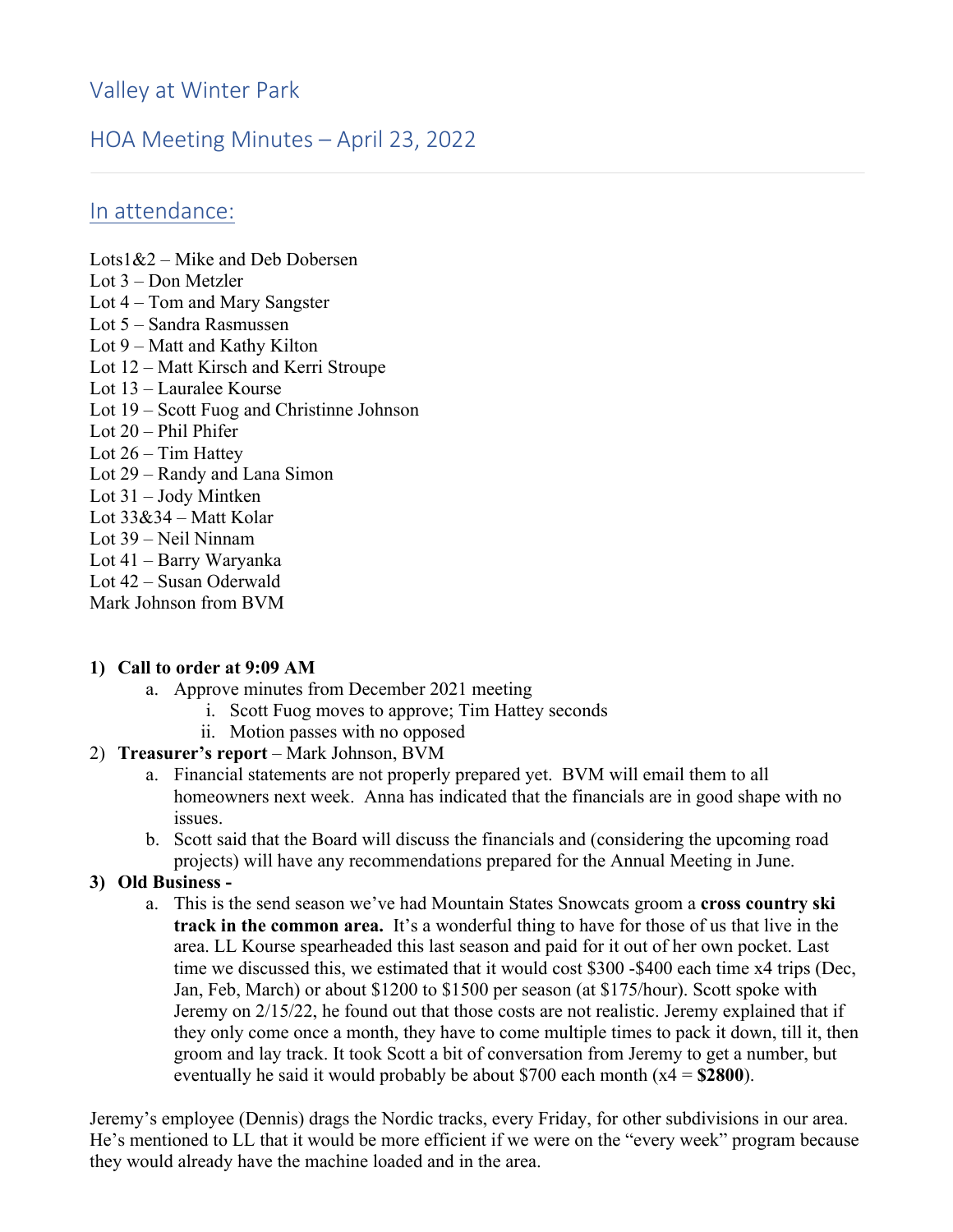When Scott mentioned that idea to Jeremy, he said that it would actually be more expensive, because the weekly bid would include an extra "padding" for unexpected things that can occur for them (instead of an hourly charge). That made sense. Jeremy quoted me \$500 per week to do it every week. If, next year, we did it for 17 weeks (from mid-Dec to mid-April) it would cost about **\$8500**. LL mentioned that each time she talks to Jeremy, the costs seem to change a bit. We are not currently on their regular rotation for routine grooming and instead, perhaps we hire ad hoc, as we see the need. LL mentioned that grooming 5-6 times in a season is likely sufficient. We can also provide Mountain States a set dollar amount we are willing to spend and groomer will come out when they think is best up to that dollar amount. Tim feels we should discuss at the annual meeting in June to have a broader discussion with the membership.

- i. How much did we spend in total this season? approximately \$1,300
- ii. Could we see a proposal to include how often it will be groomed and how much that will cost each year?
- iii. Susan Oderwald is willing to back-up LL on this project. She, LL, and Mark Kolar will walk the course and evaluate it in terms of potential stump mitigation in advance of the annual meeting so the HOA can understand if there will be additional cost. There shouldn't be a need to hire someone like Dave Kunkle to grind stumps. Hopefully we can cut down the few that pose a problem to the grooming machine.
- iv. Phil Phifer Is track wide enough for skate skiing? yes
- b. **Pond maintenance** At the December meeting, Mike Dobersen mentioned that he is concerned about the cattail growth in the retention pond. I little is healthy, but Geoff Elliot suggests we keep it to a minimum. If we rent a back hoe, we need to be careful of the pond's lining. The pond hold 60K to 70K gallons and EGC Fire tests the hydrant out there regularly, so it is a big asset to us.

Discussion on clearing the foliage from the pond so that it doesn't interfere with the plastic liner. LL Kourse believes it's about 10-12 feet deep in the middle. Susan O. – We shouldn't just cut them back (they'll grow right back) they need to be pulled. Mike Doberson stated this is work the homeowners could do themselves. Mark K. – "I have wet suits" Phil Phifer – "I'll help". The pond is a joint venture between the water district and the HOA so will need to consider that as we plan.

- c. LL Kourse has created a **WhatsApp group called "VWP Emergency Messaging".** There are currently 7 participants in that group and we communicated this winter, to each other, when we knew someone was burning slash piles. If you'd like to be on the list, email Lauralee Kourse at *Ilkourse*@hotmail.com. This is entirely voluntary participation. Mark Kolar has set up a VWP Facebook group which has the instructions for how to join the group. Facebook page could be used for posting pictures, etc. and Whatsapp group is great for the emergency notifications. Mary Sangster mentioned VWP also has an Instagram group. Tim Hattey – let's please keep it positive – no negativity or complaining.
- d. **Annual weed spraying** Scott spoke with Billy Sumerlin again on April 16<sup>th</sup>. Billy told him that fortunately they are going to be able to stay in the county (bought a house near Granby) and he sent Scott a copy of the contract for 2022. For the past 6 or 7 years, he has charged us \$2700, but due to the rising cost of fuel and his herbicide, he has raised the price \$200 - to \$2900. Since then, the board has approved the contract so we will have Billy's services again for the season.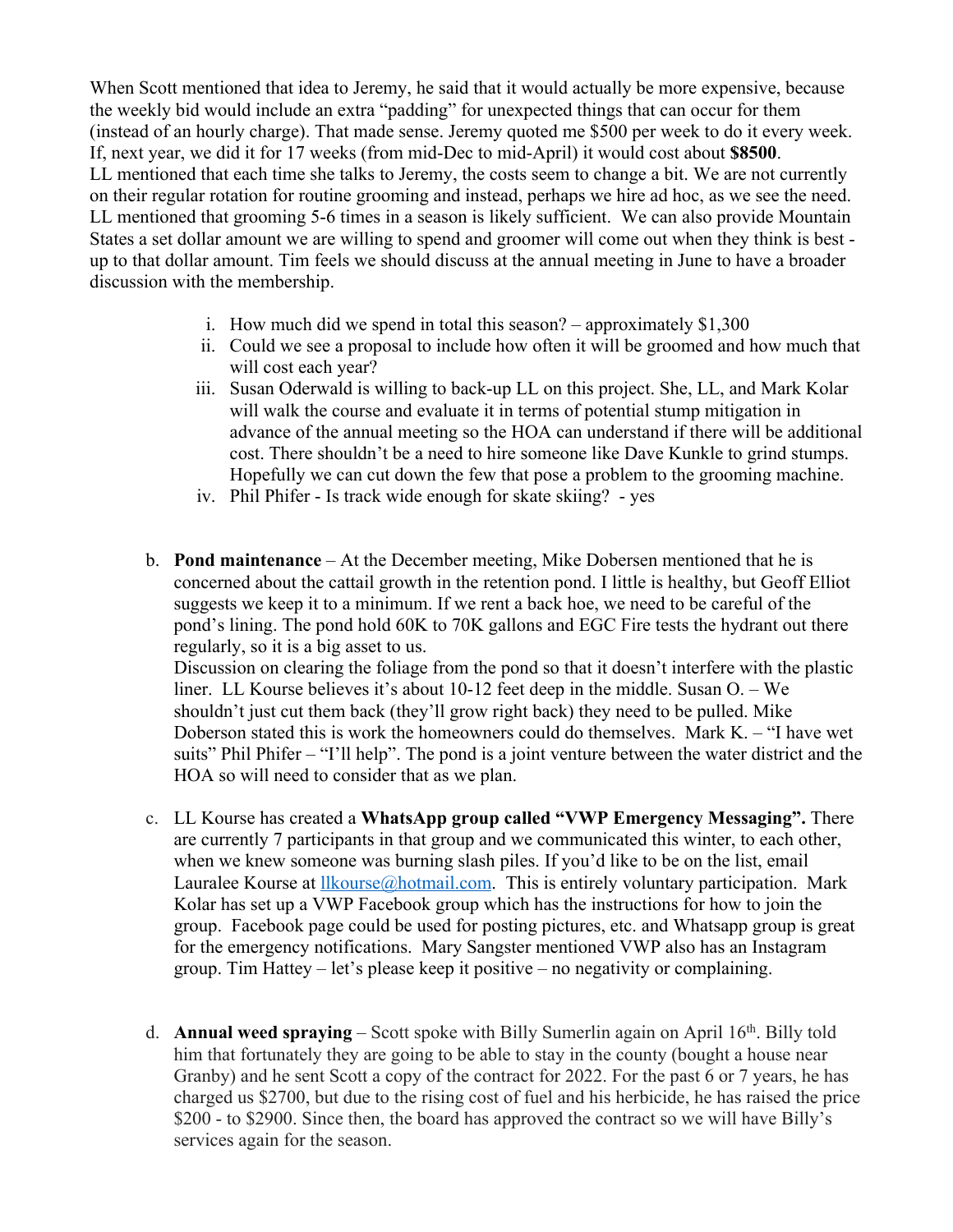Scott will ask Billy to give us a few days notice when he schedules us.  $LL - can$  the management company let the homeowners know when the weed spraying is scheduled so that dogs can be kept out of the area while the weed killer is drying. Mark encouraged LL to email Erin at BVM and she will take care of the communication.

**Question** - Lana Simon – Can dogs run off leash in the neighborhood? Scott Fuog referred to the common area rules on the website. Tim Hattey responded that homeowners should be responsible with their dogs and know when the dog should and should not be on leash. Matt Kolar asked if the documents could be searchable. Scott and Mark will create a searchable PDF and replace the copy on our website.

Randy Simon is looking at rules for the common areas document and does not see any mention of leashes.

Scott Fuog read from the Decs 15.2.9 (pets) - which is "on a leash under control of the owner or under command control by the owner." Ultimately each homeowner is responsible for whatever occurs with their animal.

Randy Simon – anyone know of issues with pets and wildlife (encounters)?

Susan  $O - I'$ ve seen dogs chasing the pronghorn.

Mark Kolar – WhatsApp could be useful if we find out there's a mountain lion in the area.

e. **Ongoing lot maintenance project -** From 12/4: *Since the June meeting, we had heard from the last two lots, regarding their compliance "plan" to the original Lot Maintenance letters (sent almost one year ago). At that point we had about 20 lots who have a "plan" for mitigating the dead wood on their lots (the other 28 lots were already compliant). After the Sept. meeting, the Board went out and re-evaluated those lots, for compliance, based on the September 30th deadline. In light of the high degree of noncompliance, the board sent another email, this fall, extending the deadline to October 31st and declaring that fines could be avoided by simply communicating your intent to us regarding the 2022 season. Basically, we just started over with these folks from when we started the correspondence almost a year ago. A few of the lot owners did perform some work in October and a couple of them even became compliant. The others are promising compliance in 2022.*

The updated count is now 11 lots not fully compliant, with 8 of them contracted with Dave Kunkle for mitigation on 2022, and the other 3 promising to take care of it this year. This does not include the 3 lots on the other side of CR 519.

The neighborhood is definitely in a better place with mitigation than we were two years ago. Tim Hattey thanked the group for their work on their lots. Scott Fuog pointed out that outside of a burn permit we are never allowed to have a fire larger than 3 feet by 3 feet by 2 feet and it must be in a cement or metal fire ring. Also required to have a protective screen on top of the open fire per county ordinance.

Mary Sangster - Information can be found at www.bewildfireready.org.

Randy Simon – Builder has mentioned there has been a lot of trash blowing around with the high winds. Good reminder that trash dumpsters need to be covered.

#### f. **Upcoming officer elections at the June annual meeting** – If interested in serving, email BVM with your reason for interest by two weeks before the meeting.

Scott Fuog will be stepping off the board. Tim Hattey serves at the pleasure of the HOA so he is happy to stay on as VP or step off but he is unable to commit to the president position. Scott mentioned that the President position doesn't mean that the load couldn't be shared by 3 or more people. The bylaws allow for more board members than 3.

LL Kourse – More hands is a lighter load.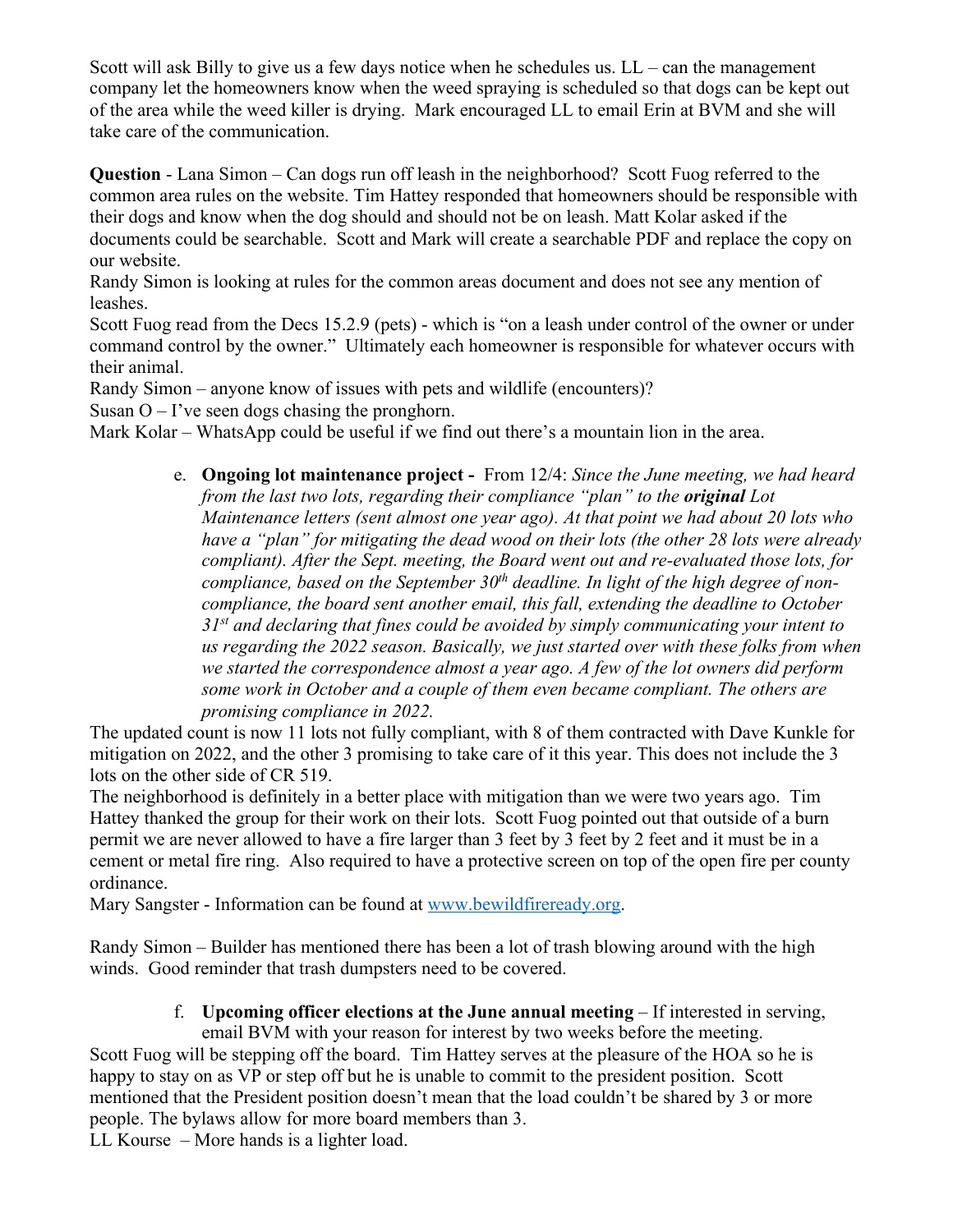Matt Kirsch mentioned that an odd number is best and that 5 people would be wonderful if we get that many folks willing to step up.

Scott – let's avoid elections if we can, so if we expand the board to more than 3 - that is fine.

Mark Kolar is interested in serving and will be submitting his interest.

Matt Kirsch will be nominating himself.

Susan Oderwald expressed interest.

Scott said he felt OK speculating for John Clagett (since John could not be present today) that he will want to focus on the building of their home this coming season and is gracious to fill in where he can, but would probably step down if there were 5 people.

Scott will have BVM send out an email to all, that we are accepting nominations and will include the names of all candidates running for the board on the June meeting agenda.

> g. Scott read a couple of emails that Rob Barnes sent last week (Rob couldn't attend today) regarding **Internet service provided by Century Link.** This was after Don Metzler did some research with Dan Lubar at a company called Slopeside Internet.

Rob – *I understand that CentryLink DSL (~50mbps) Internet service is available for VWP. The logistics are that fiber was pulled down CR519 to the box where the pavement begins again on behalf of Pole Creek (they paid for a fiber loop in their HOA). That enabled CL to install a switch, which puts our copper lines in range. I know that several homes in VWP already have the CL service. It's working very well for us!*

*My general thoughts are that we are happy with the CentryLink DSL service and would not be interested in participating in a project for other services at this time. If someone is in need of faster than 50mbps service, I'd suggest checking with Mark Kolar. I believe that he worked with CL to leverage both pairs of copper going into his place to attain a higher mbps rate, as well as network redundancy. Obviously, this is at an increased cost. I'm not really sure of the details of Mark's setup, but I interpreted it as the above.* 

*As FYI, 50mbps seems fine for what I'd consider medium/heavy use. We stream 100% of our TV watching, I work from home and am on video conferences every day that I work, we have numerous cameras around our property that upload to the net 24/7 etc., and we typically don't experience any issues with streaming dropouts etc. CL's wireless router leaves much to be desired. We immediately added our own as an access point so that we could properly establish network security and have better wireless coverage, but that's to be expected from any provider (we did the same when we were with RMI).*

BTW (from Google) – Megabits per second (Mbps) are **units of measurement for network bandwidth and throughput**. They are used to show how fast a network or internet connection is. Each Mbps represents the capacity to transfer 1 million bits each second, or roughly one small photo per second.

**A reasonable download speed is at least 25 Mbps, and a good upload speed is at least 3 Mbps**. Some people can get away with fewer Mbps and others need more—but that's a good internet speed for most people.

Mark Kolar shared that - the closer our houses are to the switch (out on CR 519) the faster the speeds. IOW – Barnes will have a faster speed (for now) than Hatteys, based on location from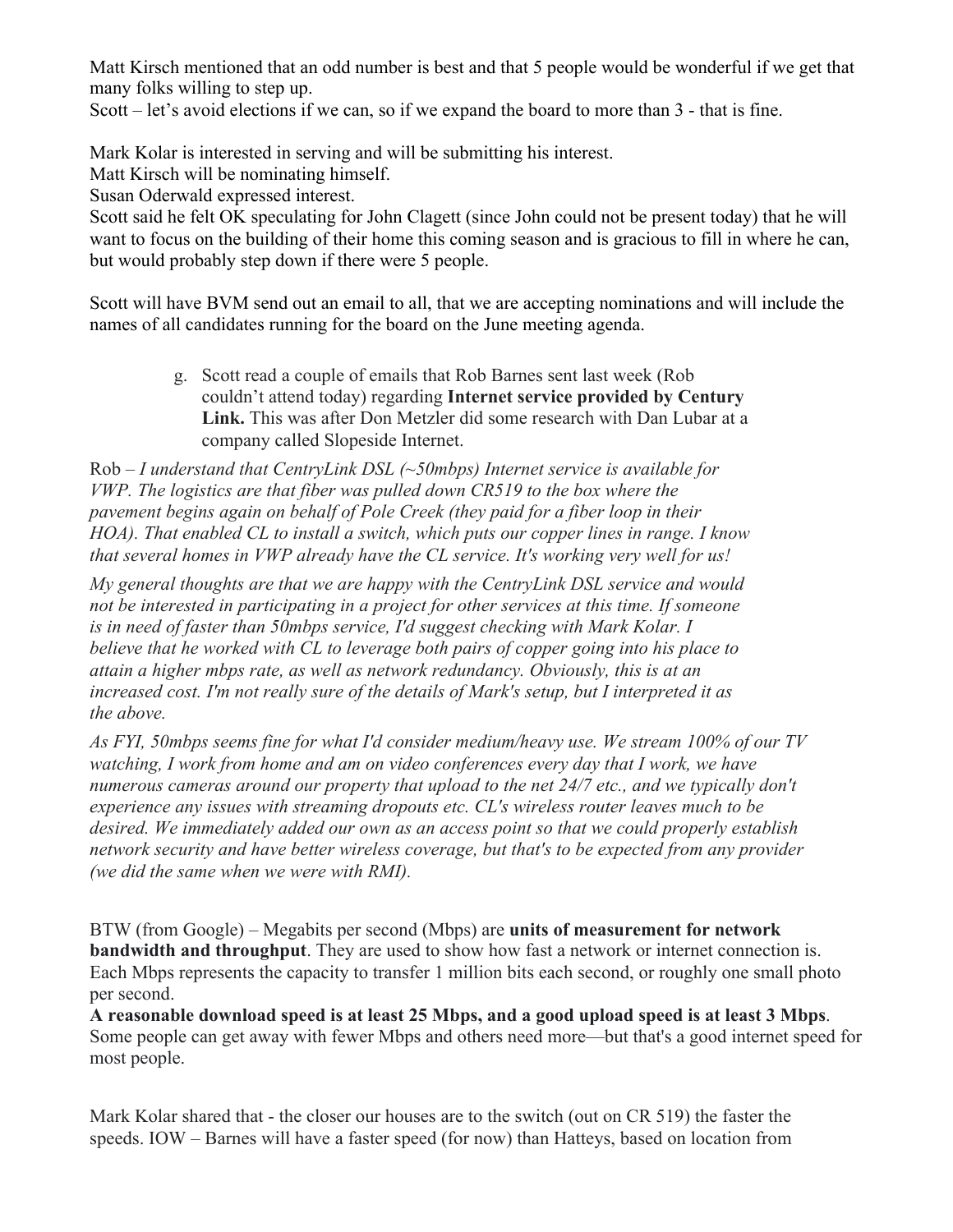the entrance to the subdivision. If Barnes has 50 and Kourse has 40, then the houses along the SW end of the upper loop might only get 20 to 30.

Mark feels that broadband is best and saves money from having to pay for cable or satellite. He said that Century Link is great until it goes down (which can happen when the power goes down). Also, the bandwidth and throughput can decrease during high tourist times (in the mornings and evenings), as there is a "chokepoint" in the Valley currently.

Kolars are on Starlink satellite, so they have about 157mbps for download and about 8-20 mbps for upload. He has no experience with Comcast in the mountains.

Matt Kirsch said that CL engineers can give you info as to what type of cable to send from the post (bundled Cat5 cable, etc).

LL Kourse reminded us to "have your electrician bid that for trenching purposes, so you're not paying for it twice."

## 4) **Firewise report** – Mary Sangster

- a. Setting a date for the community work day Since it looks like we can have the Annual Meeting on June  $11<sup>th</sup>$ ... let's plan on June  $18<sup>th</sup>$  for the Work Day.
	- i. Finish mitigating dead wood on open space B
	- ii. Perhaps tackle the Pond Cattail project
- b. Chipping days there are 5 scheduled for this summer
	- i. June 25 in Grand Lake
	- ii. July 9 in Fraser/Winter Park
- c. Junk the Junipers campaign
	- i. We would like all homeowners to focus on removing junipers this spring
	- ii. Junipers come out much easier in the spring when the soil is moist; definitely wear long sleeves and long gloves because of the small thorns on junipers
	- iii. Take a picture of yourself with a pulled out juniper and submit to Mary for entry into a drawing for a bottle of Gin from Fraser Valley Distillery (will post the pictures on Valley Winter Park HOA IG page) or text to Mary at (303) 229- 4705 or email her at mtsangster@comcast.net
	- iv. Contest will run until June 16th
- d. Reminder to order your reflective sign for your street number so fire department can find your residence
- e. What to do with pulled out junipers? Can burn them in your fire ring or put them in your trash or include them in a slash pile for burning. If including them in a slash pile make sure they are inside the stacked wood as they are highly flammable and will throw flames up to 17 feet.
- f. Mark Kolar learned a great deal about homeowners insurance policies and encouraged homeowners to have conversations with their insurance companies about their coverage and Mark offered his help to review policies.
- g. Deb D. Shelly Olson will be at the Fraser library on May 14th at 1:00 PM to discuss Be Wildfire Ready, as part of an ongoing stewardship series.
- h. VWP website has a lot of information about fire mitigation
- i. Fraser Valley wildfire council is ahead of many in the state

## 5) **Water district report** – Mike Doberson

a. The next meeting is May 25 at 8AM – it will be an orientation and transition type of meeting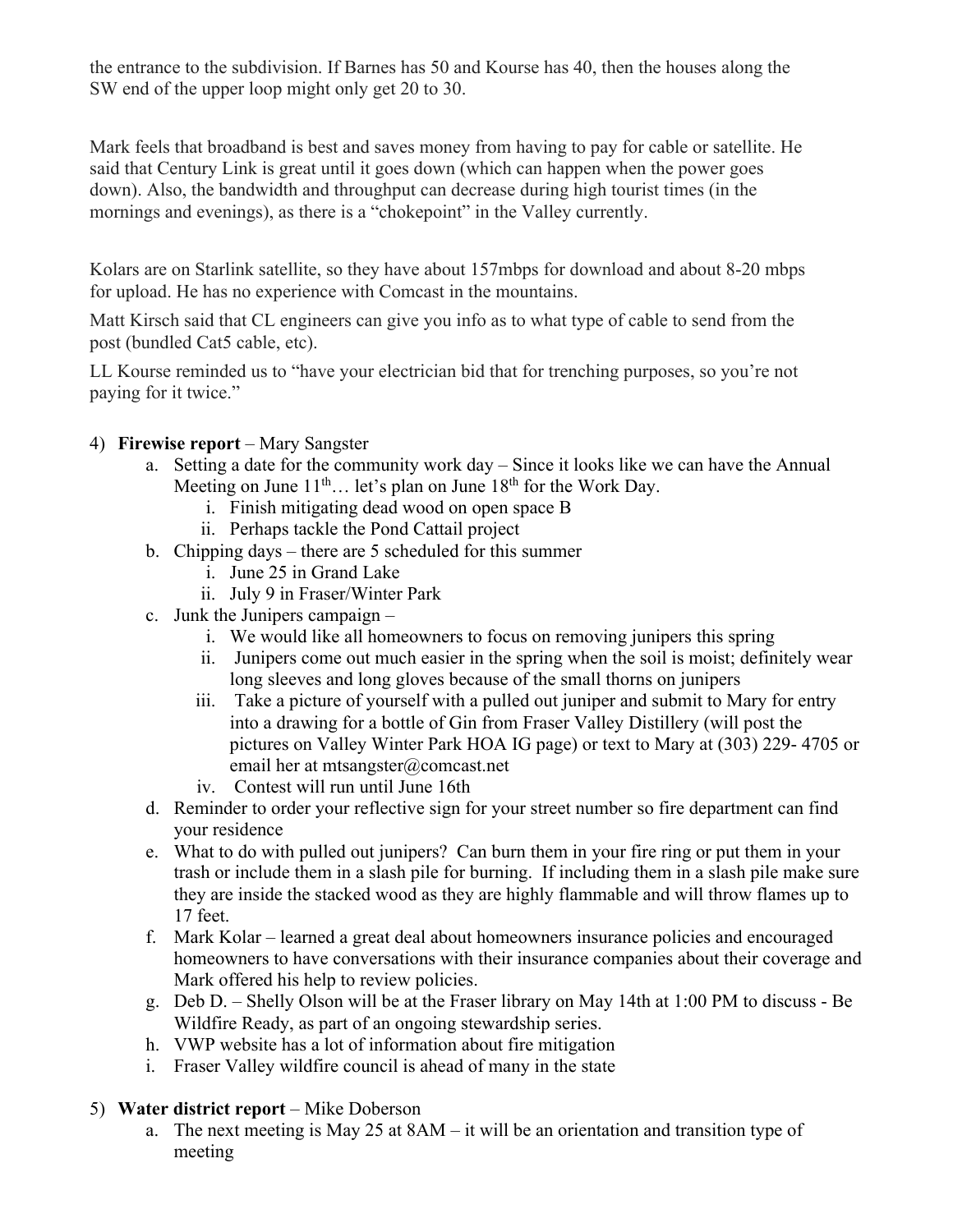- b. Next quarterly meeting is July 20; both meetings will be posted on the website; any lot owner is welcome to attend
- c. Recent board changes 3 potential openings due to terms ending; Tom Sangster and Rob Barnes have stepped down, Mike will remain leaving 2 vacancies which have been filled by LL Kourse and Keri Stroupe, so no need for an election. Matt Small will be stepping down in the near future so there will be another opening soon.
- d. Common questions that the Water District gets
	- i. How good is our water supply? "As long as it snows in the mountains we will have water." So far, one well (supplied by all the snow melt in our area feeding the water table, has been in service for over 20 years. Will install a water level indicator to be able to monitor. We have 30-40 acre feet of water.
	- ii. Water rights? The District (Water Board) spent a lot of money to secure our rights, from opportunists who fought us. To pay for that, we sold some of our "acre feet" from:

**The Rich Ditch** – we have about 17 a.f. left (had 50.6) (sold \$500K?) And **The Pearl Ditch** – we have about 13 a.f. left

**Pole Creek Meadows Reservoir** (pond) – we have 8 a.f. left (had 10)

These ditches are not resources we can use as a water supply. They are essentially money in the bank for us.

At about \$15,000 per acre feet, we have roughly \$570K worth still (38 a.f.)

- e. Water district projects
	- i. Pump house access
	- ii. Someday, we will grow out of our 30K gallon tank, but we don't want to expand too fast or we'll have water stagnating in the tank.

Tanks cost about \$3/gallon (\$300K for a 100K gallon tank)

f. Scott reminded Mike that at the 12/4/21 meeting, Kris Clagett had brought up ADRC Guidelines section 8:14 and asked if we could please add Doug Bellatty's phone number as a contact. Mike had said – let me check with him first.

## *8.14 POWER AND WATER*

*Activation and use of the water service stub to the Lot for construction water must be coordinated with the Valley at Winter Park Water District's Water Operator for water meter installation and applicable fee payments.* 

Mike said that both Doug and Jeanette Berg's contact info can be added.

## 6) **Roads Report** – Scott Fuog

#### **a. As a review from last summer:**

*The scheduled road improvement, on Elk Meadows Way and Elk Meadows Drive East (connector), was done in late July by the Thurstons (through contractor Kelly Farrell). At about 1600 linear feet, the original bid called for an estimated 32 trucks of Class C road base to fill the potholes and create about 3" of new surface, as well as an estimated \$4800 for trucking costs. We're glad to report that the estimate was conservative by about 25%, so it turned out to be 24 loads of road base and lower trucking cost. The final bill was \$14,000 including road grater and skid loader work. This total also includes a load or two of road base that was spread out to fill the worst of the potholes over on the "lower loop" in front of lots 22-24. Scott and Judy Thurston discussed this small improvement in anticipation of some plowing next season that may be necessary as building begins on Lot 19. With that section of road being about 2200 linear feet, Judy quoted us \$75, per plow job, for that SE section of Elk Meadows Drive and Elk Meadows Lane (cul-de-sac of lots 18,19 and 20).*

#### **Current update:**

The GC for Lot 19 did all the plowing this last winter, for ongoing construction, saving the HOA an estimated \$600, however the section of the "lower loop" that is necessary to access Elk Meadows Lane